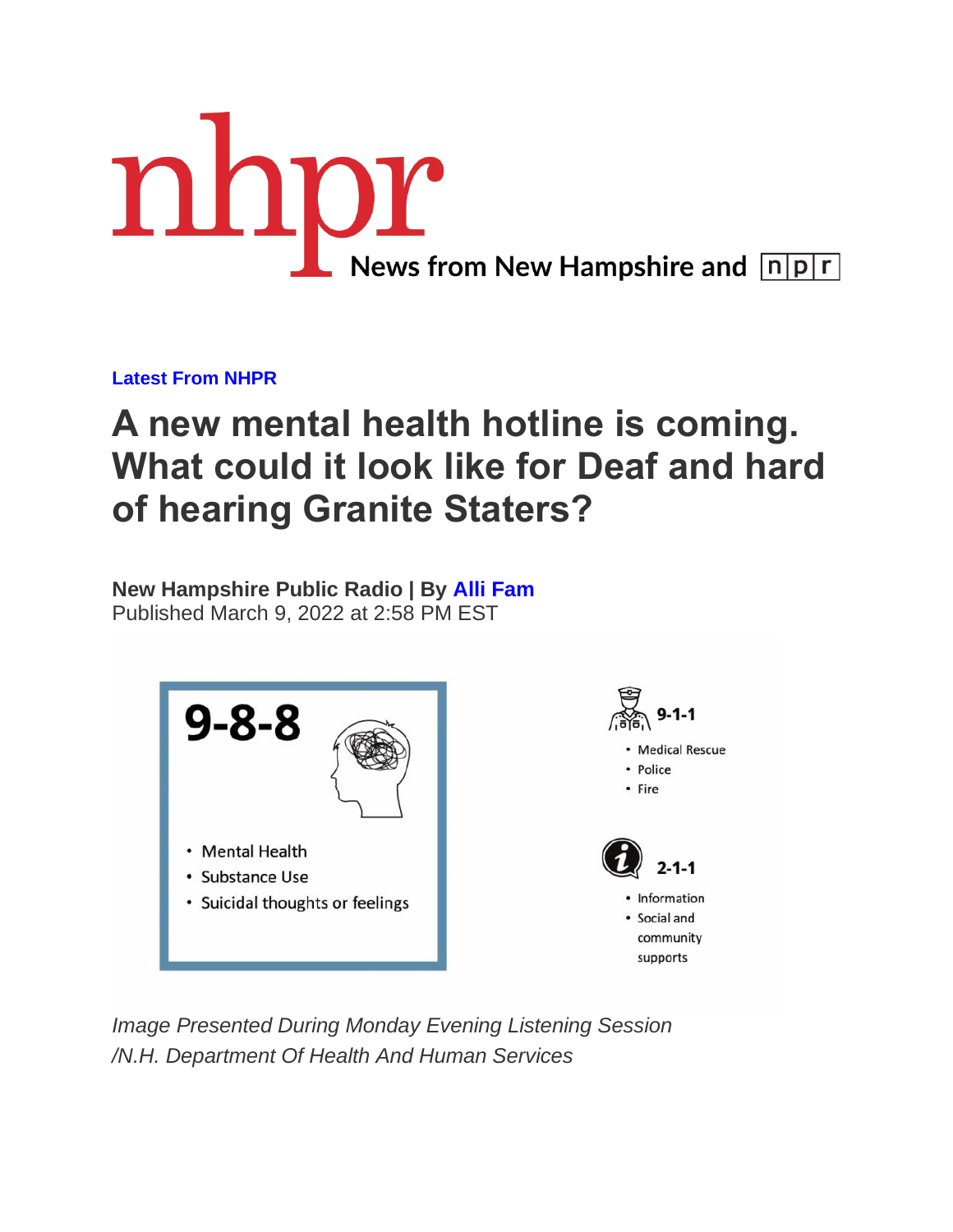A graphic presented during the 9-8-8 listening session, illustrating the purpose of different three digit numbers - 9-1-1, 2-1-1, and the future 9-8-8 line.

++++++++++

A small group Deaf and hard of hearing Granite Staters participated in an hour-long listening session this week to offer feedback on the rollout of the three-digit mental health hotline coming to New Hampshire this summer.

Starting in July 2022, Granite Staters will reach the National Suicide Prevention Hotline by dialing the three digit number 9-8-8. For calls that require in person support, mobile crisis units, staffed with behavioral health professionals will respond. In preparation for the summer launch, these teams have already been rolling out across the state, in tandem with a new statewide [phone number,](https://www.nhpr.org/nh-news/2021-12-30/statewide-mobile-units-for-mental-health-crises-launch-in-2-days-and-the-hiring-continues) 1-833-710-6477.

"We want to talk more about the system and how they [Deaf and hard of hearing people] can get support at their own home without being hospitalized," said DT Bruno, a member of the 988 planning commission who is Deaf. Bruno, who is also a clinician in Nashua, led the Monday evening call.

Currently, Deaf and hard of hearing people calling the statewide number can use a [relay service,](https://www.nad.org/resources/technology/telephone-and-relay-services/relay-services/) said Bruno.

On the call, staff at the New Hampshire Division of Behavioral Health outlined services and technology they are considering for those responding to calls inperson that involve residents who are deaf and hard of hearing.

Those ideas included having mobile crisis staff carry a tablet with video access to a remote interpreter when responding to an in-person call.

Some participants, including Kristy Stellato, the vice president for New Hampshire Association of the Deaf, flagged the importance of mental health crisis training for remote interpreters.

Jenny O'Higgins, senior policy analyst with New Hampshire's Division of Behavioral Health, agrees with Stellato.

"That's something we're looking at," she said. "To have interpreters of all different languages have some behavioral health training."